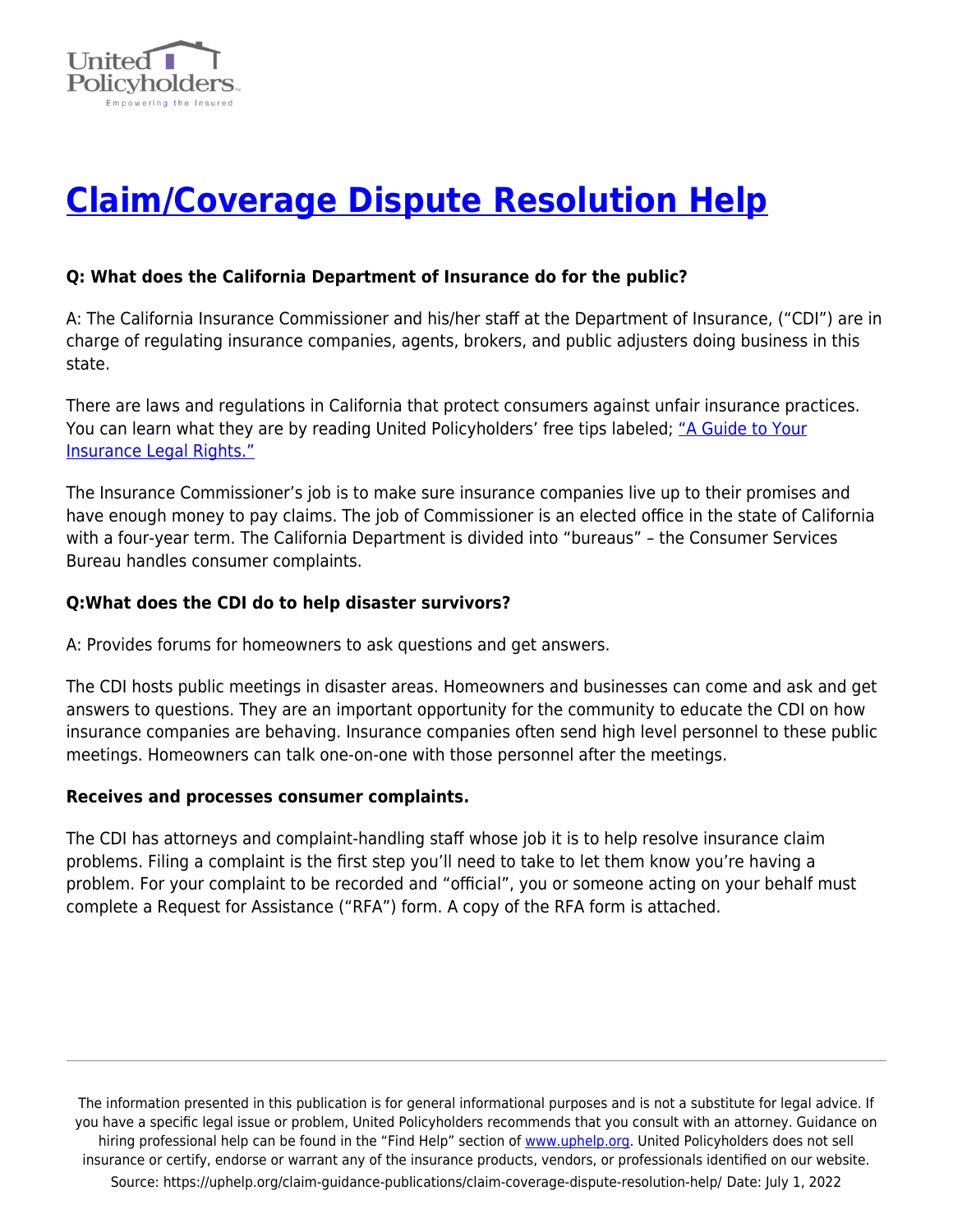

The CDI toll-free hotline number is: 1-800-927-HELP (4357). Be aware that when you file a formal complaint the CDI contacts your insurance company, tells them about your complaint, and gets their side of the story. The CDI will not "adjudicate" (act as a judge and issue a decision re: factual or legal disputes. You may be disappointed in the results of their complaint-handling, or they may help you. The Department looks for patterns of similar problems. When they find them, they take action. If they don't get complaints that document problems, they can't take action.

**Important Reminder**: If you attend a public meeting hosted by the CDI or if you file a formal complaint via an RFA, use the opportunity to get answers and let the CDI know about insurance problems you are having. Keep your comments general. Avoid sharing specifics about your dealings with your agent, broker or insurer – particularly if you are underinsured. The CDI needs to know if you are underinsured so they can include that fact in their statistics, but if you are underinsured, you can hurt your chances of recovering in a lawsuit if you go into too much detail in a CDI complaint form. This is because the CDI cannot adjudicate factual or legal disputes.

United Policyholders strongly recommends that underinsurance complaints be filed and marked "For Reporting Purposes Only" State the name of your insurance company and the fact that you are underinsured, but keep it simple to protect your continued ability to work toward a fair settlement.

## **Website resources and publications**

The Department created a special section of its website for the 2007 fires. Here's a link to a list of new laws that took effect after the 2003 wildfires:

[http://www.insurance.ca.gov/0250-insurers/0300-insurers/0200-bulletins/bulletin-notices-commiss-opinio](http://www.insurance.ca.gov/0250-insurers/0300-insurers/0200-bulletins/bulletin-notices-commiss-opinion/upload/2007NewLawsNoticeCAWildfires-2.pdf) [n/upload/2007NewLawsNoticeCAWildfires-2.pdf](http://www.insurance.ca.gov/0250-insurers/0300-insurers/0200-bulletins/bulletin-notices-commiss-opinion/upload/2007NewLawsNoticeCAWildfires-2.pdf). Two of the most important ones have to do with ALE (Additional Living Expense) payments. Your insurer must give you at least 24 months worth of benefits, and a list of ALE items that you can claim.

The CDI puts out publications that balance the perspectives of insurance companies and consumers. United Policyholders website and publications are aimed only at helping consumers. It is not our job to offer the perspective of insurance companies.

#### **Market Conduct Examinations and Data Calls**

The information presented in this publication is for general informational purposes and is not a substitute for legal advice. If you have a specific legal issue or problem, United Policyholders recommends that you consult with an attorney. Guidance on hiring professional help can be found in the "Find Help" section of [www.uphelp.org.](http://www.uphelp.org/) United Policyholders does not sell insurance or certify, endorse or warrant any of the insurance products, vendors, or professionals identified on our website. Source: https://uphelp.org/claim-guidance-publications/claim-coverage-dispute-resolution-help/ Date: July 1, 2022